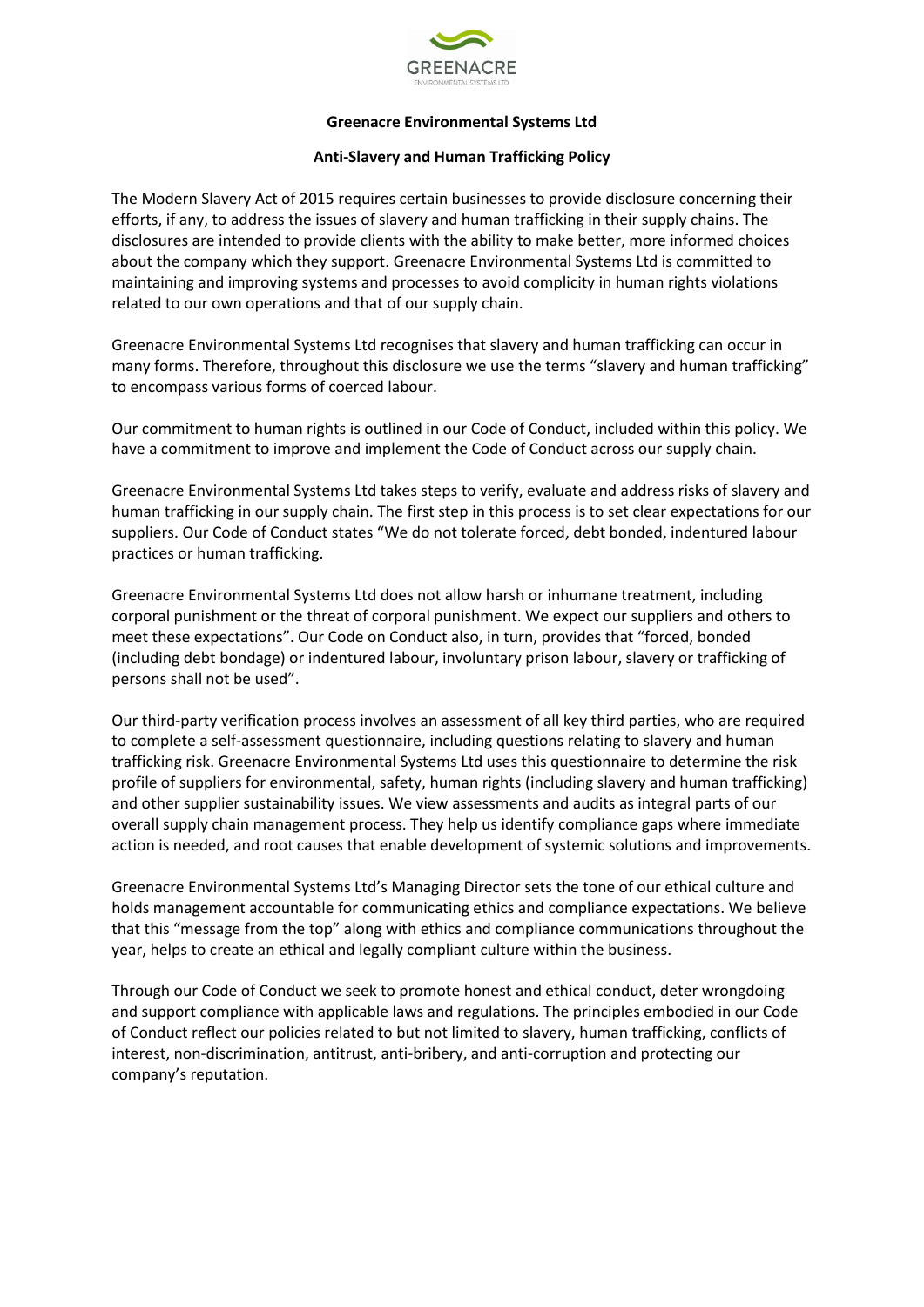

# **Greenacre Environmental Systems Ltd's Code of Conduct**

### Forced or Involuntary Labour

Workers shall not be subject to any form of forced, compulsory, bonded, indentured, or prison labour. All work must be voluntary, and workers shall have the freedom to terminate their employment at any time without penalty, given notice of reasonable length.

#### Recruitment Fees

Workers shall not be charged any fees or costs for recruitment, directly or indirectly, in whole or in part, including costs associated with travel, processing official documents and work visas in both home and host countries.

### Contracts of Employment

Written contracts of employment shall be provided to migrant workers in a language they understand, clearly indicating their rights and responsibilities with regard to wages, working hours and other working and employment conditions. Migrant workers shall be provided with their employment contract prior to deployment. The use of supplemental agreements and the practice of contract substitution (the replacement of an original contract or any of its provisions with those that are less favourable) are strictly prohibited.

#### Document Retention

Confiscating or withholding worker identity documents or other valuable items, including work permits and travel documentation (e.g. passports), is strictly prohibited. The retention of personal documents shall not be used as a means to bind workers to employment or to restrict their freedom of movement.

### **Deposits**

Migrant workers shall not be required to lodge deposits or security payments at any time.

### Humane Treatment

The workplace shall be free of any form of harsh or inhumane treatment. Disciplinary policies and procedures shall be clearly defined and communicated to all workers, and shall not include any inhumane disciplinary measure, including any corporal punishment, mental or physical coercion, or verbal abuse of workers; nor shall they include sanctions that result in wage deductions, reductions in benefits, or compulsory labour.

The use or threat of physical or sexual violence, harassment and intimidation against a worker, his or her family, or close associates, is strictly prohibited.

#### Workplace Equality

All workers, irrespective of their nationality or legal status, shall be treated fairly and equally. Migrant workers shall benefit from conditions of work (including but not limited to wages, benefits, and accommodations) no less favourable than those available to country nationals. Migrant workers (or their family members) shall not be threatened with denunciation to authorities to coerce them into taking up or maintaining employment.

#### Wages and Benefits

All workers shall be paid at least the minimum wage required by applicable laws, and shall be provided all legally mandated benefits. Wage payments shall be made at regular intervals and directly to workers, in accordance with national law, and shall not be delayed, deferred, or withheld. Only deductions, advances, and loans authorised by national law are permitted and, if made or